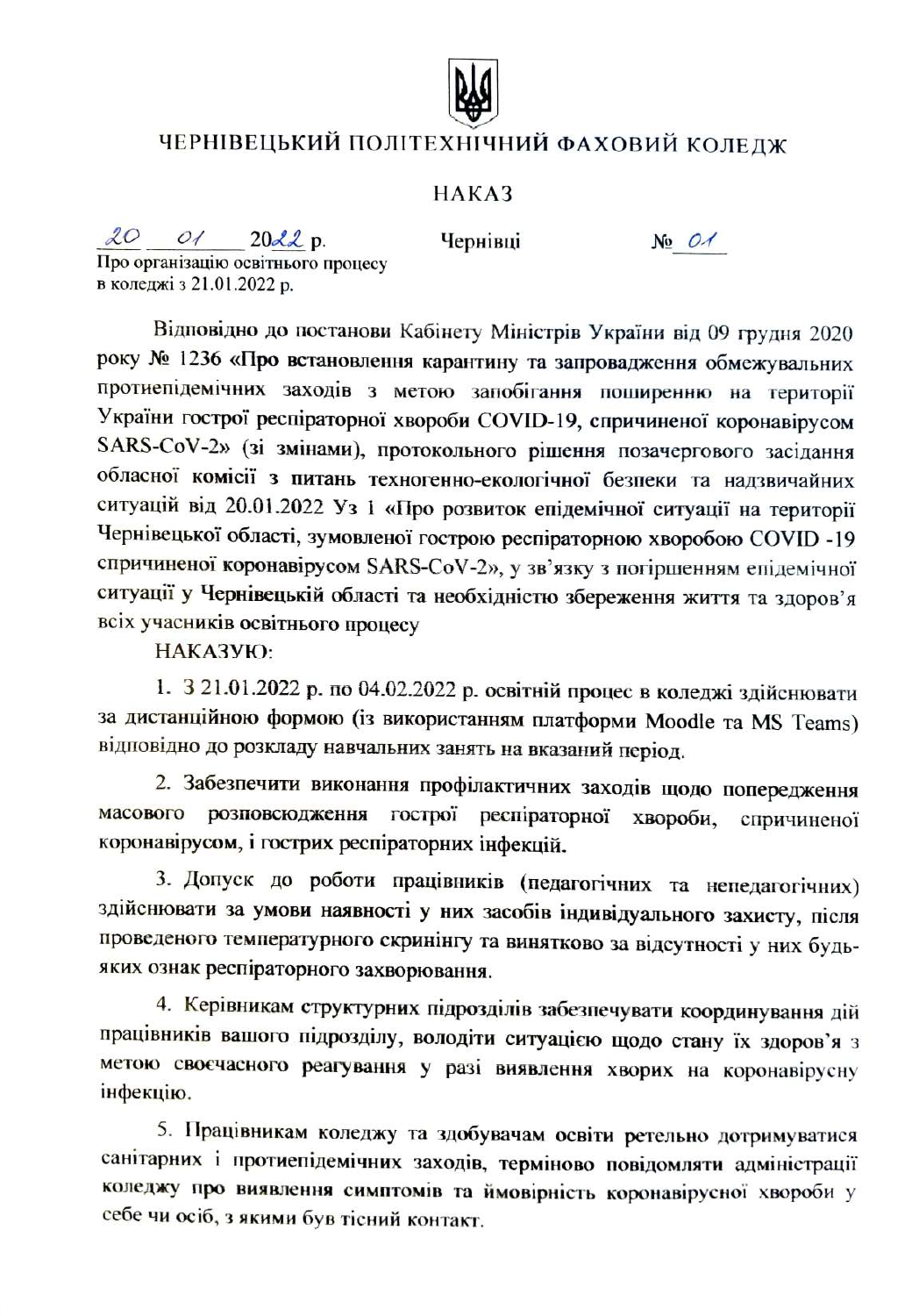6. ШПАКУ Андрію та ГРИНЮК Тетяні, завідувачам навчальних відділень коледжу:

- організувати та провести завершення І семестру 2021/2022 н.р.;

- підготувати та надати педагогічним працівникам документи, обов'язкові для заповнення в процесі підведення підсумків семестру;

- контролювати стан заповнення викладачами журналу обліку навчальних занять (своєчасність та відповідність вимогам інструкцій з ведення звітної документації);

- підтримувати постійний зв'язок із кураторами навчальних груп коледжу та батьками з метою своєчасного попередження чи усунення проблемних ситуацій, відрахування студентів через невиконання вимог навчального плану тощо;

-підготувати листи-попередження батькам, діти яких опинилися під загрозою відрахування, в кожному з листів чітко зазначити причину можливого відрахування особи з числа студентів коледжу.

7. Кураторам навчальних груп коледжу:

- під час проведення виховних годин обговорити зі студентами характер діючих карантинних обмежень та обмежень, які діють відповідно до постанови Кабінету Міністрів України від 09 грудня 2020 року № 1236 «Про встановлення карантину та запровадження обмежувальних протиепідемічних заходів з метою запобігання поширенню на території України гострої респіраторної хвороби COVID-19, спричиненої коронавірусом SARS-CoV-2» (зі змінами);

- провести опитування серед студентів, щодо можливості підключення до занять під час дистанційного навчання. У разі потреби надати студентам у тимчасове користування комп'ютерну техніку коледжу;

- вести постійний облік присутності / відсутності студентів на онлайнзаняттях, в тому числі через погіршення самопочуття, та доводити його до відома завідувачів відділень;

- підтримувати тісний зв'язок із викладачами, які працюють з навчальною групою, з метою отримання інформації щодо навчання та поведінки студентів та можливості оперативно реагувати на загрозливі ситуації;

-слідкувати за оголошеннями адміністрації коледжу щодо можливих змін у провадженні освітнього процесу, зокрема завершення І семестру 2021/2022 н.р., та координувати дії студентів і їхніх батьків.